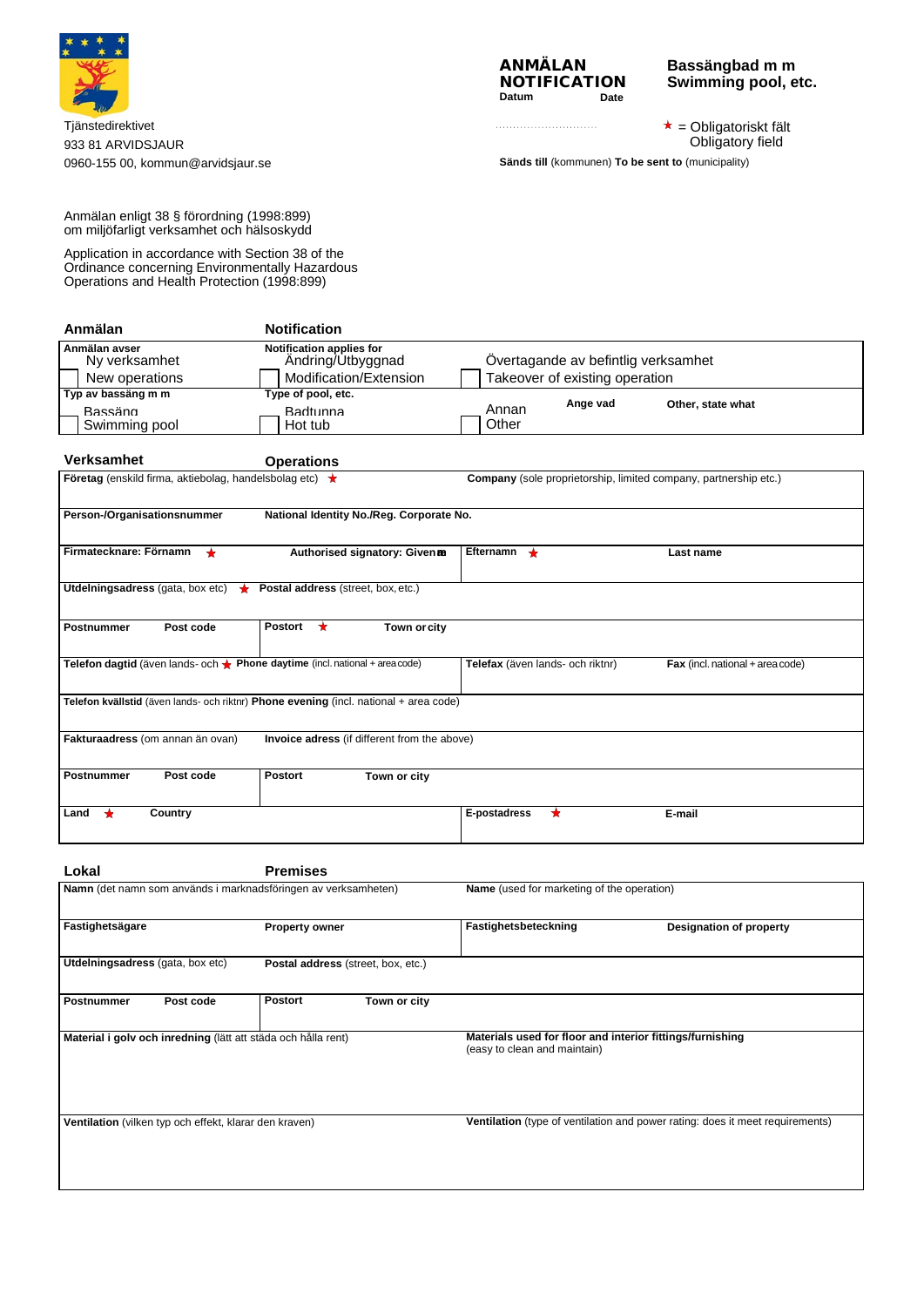

| I Firmatecknare: Förnamn    | Authorised signatory: Given name         | Efternamn | Last name |  |
|-----------------------------|------------------------------------------|-----------|-----------|--|
| Person-/Organisationsnummer | National Identity No./Reg. Corporate No. |           |           |  |
|                             |                                          |           |           |  |

**Kort beskrivning av verksamheten** (storlek, tänkt beläggning m m) **Brief description of operations** (size, potential utilisation, etc.)

#### **Ritningar Drawings**

**Skalenlig ritning** (1:20 eller 1:50) **över lokalen ska bifogas anmälan**

Rita in utrymmen/platser för t ex behandling, handtvätt, disk, rengöring, toaletter, duschar, städutrymmen etc

Ritning och teknisk beskrivning som behövs för att bedöma de anordningar, lokaler eller anläggningar som avses i anmälan

### **Egenkontroll**

Egenkontroll innebär att man som verksamhetsutövare ska planera och kontrollera verksamheten för att motverka, förebygga och i förekommande fall undanröja olägenhet för människors hälsa eller miljön. För anmälningspliktiga verksamheter gäller förutom Miljöbalken även kraven på egenkontroll som ställs i förordningen (1998:901) om verksamhetsutövares egenkontroll. I egenkontrollen bör det bland annat finnas dokumenterade rutiner för att upprätthålla hygienen i samband med behandlingar, vid misstanke om smitta, för underhåll av lokaler och inredning, för städning, rengöring och skötsel av lokaler och utrustning, för hantering av kemiska ämnen samt rutiner för kommunikation med kunderna m m. Egenkontrollen ska anpassas till verksamhetens risker och behov och kan se olika ut för olika verksamheter.

## **Lagar och regler**

Som verksamhetsutövare är man skyldig att känna till de lagar och regler som verksamheten omfattas av, till exempel Miljöbalken, Förordningen (1998:901) om verksamhetsutövares egenkontroll och Socíalstyrelsens allmänna råd om yrkesmässig hygienisk verksamhet (SOFS 2006:4).

## **Avgift**

Avgift för handläggning av anmälan gällande verksamheter med hög risk ur hygiensynpunkt betalas senare efter särskilt beslut.

**Sökandens underskrift Signature of applicant**

**Drawing to scale** (1:20 or 1:50) **of the premises is to be enclosed with the application**

- **\*** Indicate areas/facilities used for treatments, handwashing, dishwashing, cleaning, toilets, showers, cleaning facilities, etc
- Indicate and provide the technical description required to assess the equipment, premises and facilities covered by the application

## **Self-monitoring**

Self-monitoring means that the operator must plan and monitor operations in order to reduce, prevent and, where necessary, eliminate problems that have a negative impact on human health or the environment. In the case of operations for which notification is mandatory, the requirements stipulated in the Ordinance concerning Self-monitoring by the Operator (1998:901) and the Environmental Code apply. A self-monitoring system involves, for example, documented routines for hygiene in connection with treatments, if infections are suspected, for the maintenance of premises and fittings/furnishings, for cleaning and care of premises and equipment, for the handling of chemical substances and also routines for communication with customers, etc. Self-monitoring must take into account the risks and requirements of the operations concerned, and may vary in accordance with the nature of such operations.

## **Statutes and regulations**

The operator must be acquainted with the legislation and regulations that apply for the operation, for example the Environmental Code, the Ordinance concerning Self-monitoring by the Operator (1998:901) and the National Board of Health and Welfare's general recommendations for professional hygienic operations (SOFS 2006:4).

### **Fee**

A fee is charged for administration of applications involving operations entailing considerable risks from a hygienic viewpoint This fee is to be paid subsequently, in accordance with a special decision.